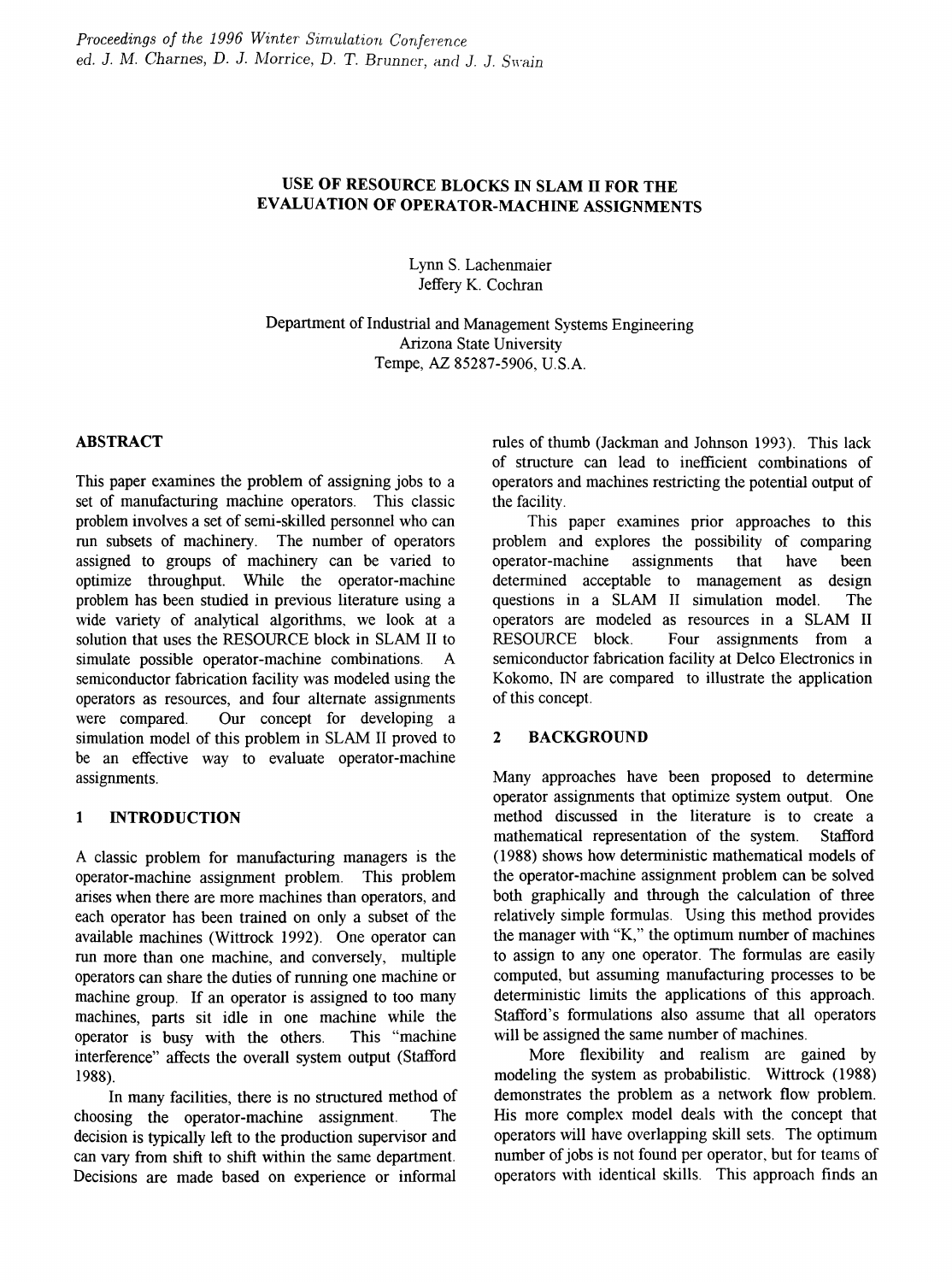optimum number of operators to assign to a job, but this technique requires complex mathematical algorithms to maintain the robustness of its solutions. Queueing networks are popular in manufacturing applications, but do tend to have difficulty representing systems that involve merging parts together in sub-assemblies, such as the bonding of wafers in multi-stack semiconductor devices (Jackman and Johnson 1993).

Lutz et al. (1994) use a decision support system (DSS) to generate operator assignment schedules by solving a dynamic programming heuristic. However, this method relies on the assumption of a balanced production line (where the average processing times on all machines are the same).

# 3 MODELING THE OPERATOR-ASSIGNMENT PROBLEM WITH SLAM II

Many of the assumptions that are required for the mathematical models are not necessary for a simulation model of a manufacturing system. Operators, or servers, do not have to be assigned equal numbers of jobs. All machines can have probabilistic processing times with totally different underlying distributions. Merging subassemblies is easily done.

The operator-machine assignment problem can be tackled in the simulation language SLAM II by making use of the RESOURCE block and the AWAIT node (pritsker 1995). Just as a machine can be a resource for which parts wait, the operators can also be coded as resources for waiting parts. Machine interference, then, is represented by parts sitting in the AWAIT node after a machine has become available while all the operators assigned to that machine are utilized elsewhere. Different design alternatives can then be tested by altering the operator RESOURCE block and changing the resource label (RLBL) specified in the AWAIT and FREE nodes.

This method does not aim to optimize the combination of operators and machines, but instead allows management to compare the relative effectiveness of assignments known to be acceptable under other constraints, such as cross-training, union rules, or operator limitations. The simulation model acts a source of feedback to the manager who wants to know "which of these several assignment combinations is best," without disrupting his personnel by trying them all in the real factory.

While this paper focuses on the methods used to represent operator assignment in SLAM II, other simulation packages also allow the user to specify which machines an operator can attend. MANSIM, for example, which does not require the level of programming of SLAM II, allows the user to input

"operator skills" in a Windows menu format. The same goal of creating machine interference is accomplished.

#### 3.1 System Description

This approach was tested on a real operator-machine assignment scenario at Delco Electronics. A fairly complex model was designed that captured the essential functions of an acid etch room in a semiconductor fab. The model demonstrated the processing of five part types through seventeen major operations. Two part types were sub-assemblies that are bonded to two of the other three parts. The seventeen operations consisted of twenty-eight individual machines. Eighteen operators were available to run jobs.

The operators were modeled in the RESOURCE block by listing the AWAIT nodes associated with a coded group of one or more operators (see Table 1). The groups were identified as "OPERA, OPERB," etc. For instance, to show that two operators (grouped as OPERA) would be assigned to jobs consisting of machines 1, 4 and 8, the RESOURCE code would look like "RESOURCE/OPERA(2),1,4,8."

## Table 1: A SLAM II RESOURCE Block that Defines the Operator-Machine Assignments for One Possible Arrangement

| OPERA        |                | 2  | 11 |    |    |   |
|--------------|----------------|----|----|----|----|---|
| OPERB        | 2              | 5  | 66 | 23 | 55 | 7 |
| OPERC        | 1              | 9  | 17 | 59 | 63 |   |
| OPERD        | 1              | 25 |    |    |    |   |
| OPERE        | 1              | 53 |    |    |    |   |
| OPERF        | 1              | 51 | 57 | 61 | 15 |   |
| OPERG        | 1              | 19 |    |    |    |   |
| OPERH        | 1              | 33 | 43 |    |    |   |
| OPERI        | 1              | 35 | 45 |    |    |   |
| OPERJ        | 1              | 37 | 29 |    |    |   |
| OPERK        | 3              | 39 | 47 |    |    |   |
| OPERL        | 1              | 27 | 65 |    |    |   |
| <b>OPERM</b> | 1              | 21 |    |    |    |   |
| OPERN        | $\overline{2}$ | 49 |    |    |    |   |

In this way, any number of operators can be associated with any number of specific machines. Sharing of jobs is allowed; multiple jobs per operator are allowed. Operators can have different skill sets (the machines to which they could be assigned are limited), or they could all be identical and assignable to any machine.

The entities in the SLAM II model are lots of wafers that need processing through the seventeen workstations of the acid etch room. The product flows are modeled very simply by a series of AWAIT and FREE nodes (see Figure 1). When a part arrives at a workstation, it waits first for a machine to be available,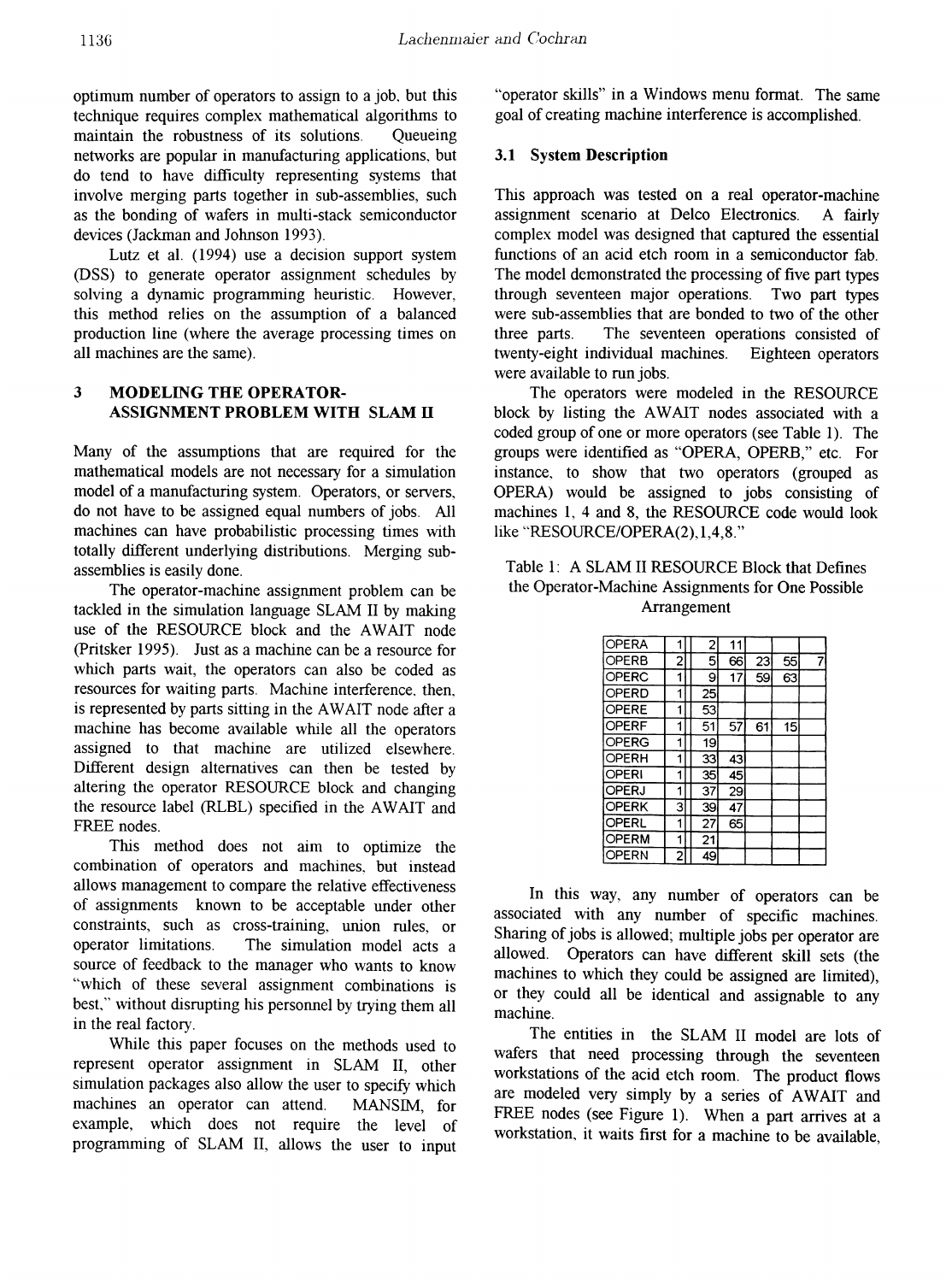then it waits for an operator from the group assigned to that job to become available. When the operator finishes her setup and measurements, she is freed, and in some cases, the machine runs for some time by itself. Machines that do not run without the full attention of the operator are modeled with a zero duration activity between the operator free and the machine free. Finally the machine is freed and the part proceeds to the next station. This pattern is repeated thirty times in the model to represent the flow of product through the entire system.



Figure 1: Illustration of a Portion of the Network Diagram Where a Part Arrives to a Given Workstation

Durations for operator time and machining time were derived from data collected by engineering. Raw data was used to fit probability distributions. In this system, different machines have different levels of variability and were described by totally different distributions. The values used are shown in Tables 2. From these tables, you can see that highly unique systems can be modeled with SLAM II.

Table 2: Probability Distributions Used as Machine Times (time a machine runs without the aid of an operator) and Operator Attention Times

| <b>MACH</b>      | <b>DISTRIBUTION</b>        | <b>OPER</b>         | <b>DISTRIBUTION</b>      |
|------------------|----------------------------|---------------------|--------------------------|
| AUTO <sup></sup> | TRIAG(.3.5.7)              | <b>AUTO</b>         | <b>EXPON(.471)</b>       |
| <b>BAKE</b>      | TRIAG(.167.5.1)            | <b>BAKE</b>         | <b>EXPON(.127)</b>       |
| OXIDE            | TRIAG( 075, 218, 433)      | <b>OXIDE</b>        | EXPON(.213)              |
| <b>STRIP</b>     | TRIAG(1.083, 1.083, 1.583) | <b>STRIP</b>        | <b>EXPON(.122)</b>       |
| <b>METAL</b>     | <b>EXPON(.042)</b>         | <b>METAL</b>        | <b>EXPON(.531)</b>       |
| СD               | ٥                          | CD                  | EXPON(.5)                |
| CONT             | ٥                          | CONT                | <b>EXPON(.217)</b>       |
| PRINT            | UNFRM(1.183.1.267)         | PRINT               | <b>EXPON(.904)</b>       |
| <b>PUNCH</b>     | ۱o                         | <b>PUNCH</b>        | EXPON(4.483)             |
| PAD              | EXPON(.1)                  | PAD                 | <b>EXPON(.151)</b>       |
| <b>BOND</b>      | UNFRM(.6, 1.033)           | <b>BOND</b>         | <b>EXPON(2.392)</b>      |
| IR.              | 0                          | IR.                 | TRIAG(.217, 1.1, 13.383) |
| <b>VIKING1</b>   | I٥                         | <b>VIKING1</b>      | UNFRM(4.2, 7.6)          |
| VIKING2          | UNFRM(.833,1.234)          | VIKING <sub>2</sub> | <b>EXPON(1.628)</b>      |
| ECE              | EXPON(6.501)               | ECE                 | EXPON(2.939)             |
| <b>GLASS</b>     | UNFRM(.934,1.167)          | <b>GLASS</b>        | <b>EXPON(.235)</b>       |
| CAV              | UNFRM(2.723,3.133)         | <b>ICAV</b>         | <b>EXPON(.342)</b>       |
| <b>KOH</b>       | TRIAG(1.05.1.991.3.717)    | KOH                 | <b>EXPON(.348)</b>       |
| OUT              | RNORM(7.3, 2.8)            |                     |                          |

The basic model was validated by conducting a Kolmogorov-Smimov (K-S) test on the data used and by examining the initial summary reports generated by the system. Idle times of machinery and operators and system output were compared to historical data. While some pieces of the model were more true to life than others, the results maintained the general behavior of the acid etch room.

### 3.2 Design Alternatives

To examine the SLAM II model's use as a method of evaluating operator-machine assignments, four methods of operator assignment were tested. With eighteen operators and twenty-eight machines, more than  $4.099 \text{ x}$  $10^{31}$  (18!(18!-8!)) combinations are possible, even if we ignore job sharing, and restrict the maximum number of machines run by a given operator to two! However, there is no reason for us to examine more than a minuscule fraction of the possible assignments. In a real facility, a manager would probably want to compare his current practices to a handful of hypothetical alternatives suggested to him by his staff that he knows would satisfy his other constraints.

We reproduced this scenario by comparing four assignments. The two assignments used currently by first shift and second shift were compared, as well as two hypothetical arrangements. The first hypothetical assignment is based on raw labor point data; the other assumes full cross-training of the operators. The resource blocks representing each assignment is shown in Table 3.



| DesignAll1   |                |                 |    |    |    |         | DesignAlt2   |                |                         |         |          |                 |                 |    |
|--------------|----------------|-----------------|----|----|----|---------|--------------|----------------|-------------------------|---------|----------|-----------------|-----------------|----|
| <b>OPERA</b> | 11             | 21              | 11 |    |    |         | OPERA        | 21             | $\overline{\mathbf{2}}$ | 11      |          |                 |                 |    |
| OPERB        | $\overline{2}$ | 51              | 66 | 23 | 55 | 7       | <b>OPERB</b> | 1              |                         | 5       | 66 23    | 55              | 7               |    |
| OPERC        | $\overline{1}$ | 9l              | 17 | 59 | 63 |         | OPERC        | $\blacksquare$ |                         | 17<br>9 | 59       | 63              |                 |    |
| OPERD        | 1              | $\overline{25}$ |    |    |    |         | OPERD        | 1              | 25                      |         |          |                 |                 |    |
| OPERE        | 1              | 53              |    |    |    |         | OPERE        | 3              | 53                      | 51      | 57       | 61              | 27              | 65 |
| OPERF        | 1              | 51              | 57 | 61 | 15 |         | OPERF        | 1              | 19                      |         |          |                 |                 |    |
| OPERG        | 11             | 19              |    |    |    |         | OPERG        | 1              | 33                      | 43      |          |                 |                 |    |
| OPERH        | 1              | 33              | 43 |    |    |         | OPERH        | 2              | 35                      | 45      |          |                 |                 |    |
| OPERI        | 1              | 35 I            | 45 |    |    |         | OPERI        | 1              | 37                      | 29      |          |                 |                 |    |
| OPERJ        | 1              | 37              | 29 |    |    |         | <b>OPERJ</b> | 3              | 39                      | 47      |          |                 |                 |    |
| OPERK        | зΙ             | 39              | 47 |    |    |         | OPERK        | 1              | $\overline{21}$         | 15      |          |                 |                 |    |
| OPERL        | 1              | 27              | 65 |    |    |         | OPERL        | 1              | 49                      |         |          |                 |                 |    |
| OPERM        | 1              | 21              |    |    |    |         |              |                |                         |         |          |                 |                 |    |
| <b>OPERN</b> | 2              | 49              |    |    |    |         |              |                |                         |         |          |                 |                 |    |
| DesignAlt3   |                |                 |    |    |    |         | DesignAlt4   |                |                         |         |          |                 |                 |    |
| <b>OPERA</b> | 11             | 21              | 11 |    |    |         | OPERA        | 18             |                         | 2<br>11 |          | 5 66            | 23              |    |
| OPERB        | $\overline{2}$ | 51              | 66 | 23 | 55 | 7       |              |                | 55                      | 7       | 9        | $\overline{17}$ | 59              |    |
| OPERC        | зΙ             | эI              | 17 | 59 | 63 |         |              |                | 631                     | 25      |          | 53 51           | $\overline{57}$ |    |
| OPERD        | 11             | $\overline{25}$ |    |    |    |         |              |                | 61                      |         | 19 21 15 |                 | 27              |    |
| OPERE        | 1              | 53              |    |    |    |         |              |                |                         | 65 33   |          | 43 35           | 45              |    |
| OPERF        |                | 51              | 57 | 61 |    | $19$ 21 |              |                | 37                      | 29      | 39       | 47              | 49              |    |
| OPERG        | 1              | 15 <sup>1</sup> | 27 | 65 |    |         |              |                |                         |         |          |                 |                 |    |
| OPERH        | 1              | 33              | 43 |    |    |         |              |                |                         |         |          |                 |                 |    |
| OPERI        | 1              | 35              | 45 |    |    |         |              |                |                         |         |          |                 |                 |    |
| OPERJ        | $\overline{a}$ | 37              | 29 |    |    |         |              |                |                         |         |          |                 |                 |    |
| OPERK        | 3              | 39              | 47 |    |    |         |              |                |                         |         |          |                 |                 |    |
| OPERL        | $\overline{1}$ | 49              |    |    |    |         |              |                |                         |         |          |                 |                 |    |

Each alternative was measured by the number of "ships", or total number of lots shipped to the customer from the system over a two week period. Our goal, then was to find the alternative that shipped the most lots. All four designs were compared at their steady state, as data from the warm-up period of the system was truncated and disregarded. Pilot runs of the original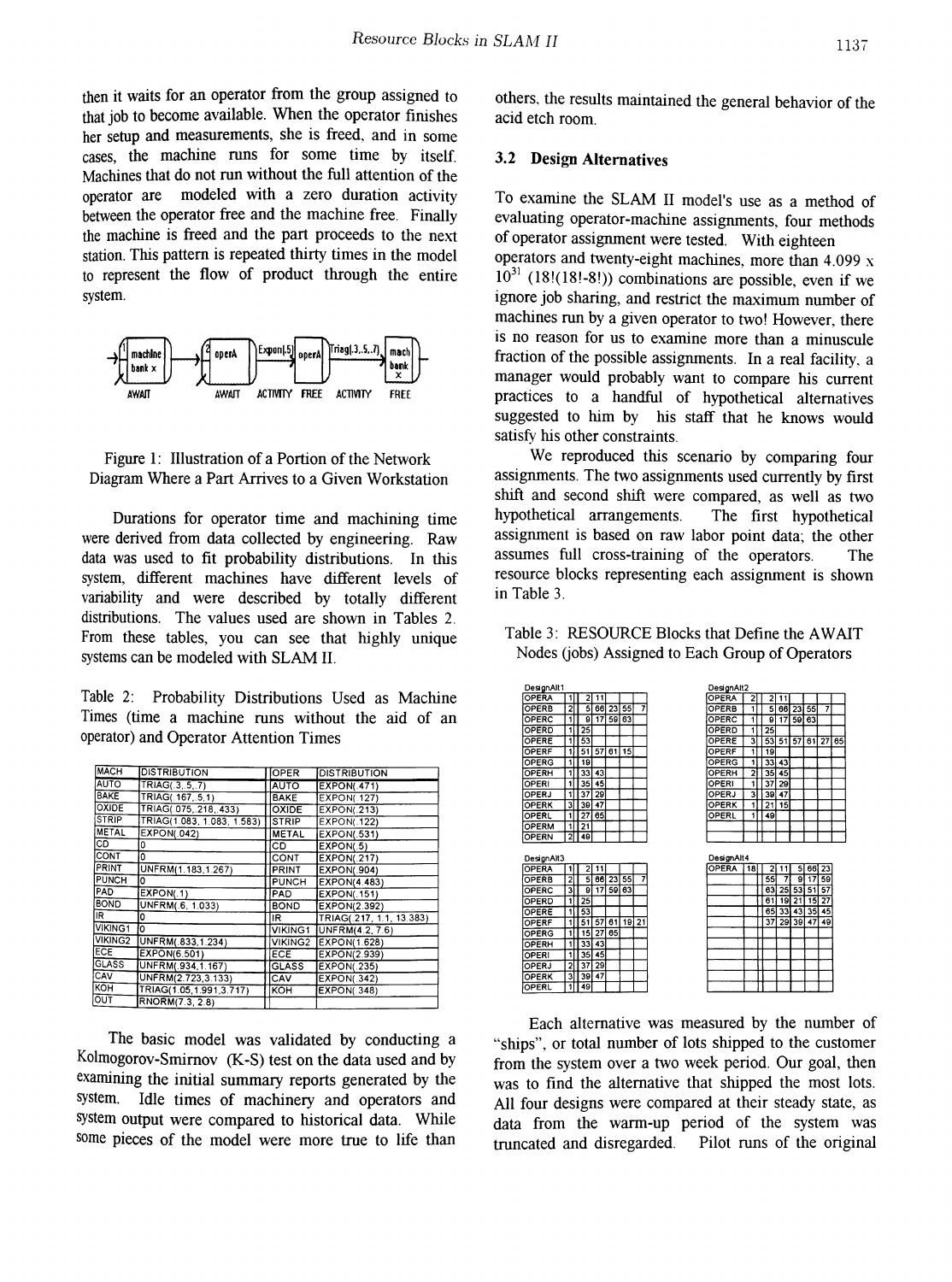model were used to determine the proper number of runs to make of each alternative to compare them at a 90% confidence level within +/- 2 shipped units. Twenty runs were performed for each design alternative.

The programming time required to test a new arrangement after the base model was established was minimal. From our base model containing 342 lines of code, a new operator arrangement could be created in less than 30 minutes. The models ran in seconds.

#### $\overline{\mathbf{4}}$ **ANALYSIS OF RESULTS**

Data was collected from the runs of each design The maximum number shipped by the alternative. system in any two weeks was 39 units and the minimum was 0. The data for each operator assignment alternative is summarized below in Table 4.

| Table 4: Number of Ships Generated by Each Design |
|---------------------------------------------------|
| <b>Alternative over Twenty Runs</b>               |

|                | DesignAt1         | DesignAt2       | Design At <sub>3</sub> | DesignAt4                          |  |
|----------------|-------------------|-----------------|------------------------|------------------------------------|--|
|                | 18                | 10              | 33                     | 16                                 |  |
|                |                   | 14              | 13                     | 14                                 |  |
| n              | l ಹೆ. ಡಿ. ಡೆ.     | 6               | 16                     | 3                                  |  |
| u              |                   | 3               | 19                     | $\overline{14}$                    |  |
|                |                   | 9               | 19                     | $\frac{1}{8}$                      |  |
| m<br>b         | $\frac{2}{2}$     | z               | 15                     | $\frac{21}{16}$                    |  |
| e              |                   |                 | 13                     |                                    |  |
| r              | 11                | 14              | $\frac{x}{17}$         | $\overline{16}$                    |  |
|                | $\overline{21}$   | g               |                        | $\overline{17}$                    |  |
|                | $\frac{1}{10}$    | 15              | 18                     | $\overline{19}$                    |  |
| o<br>f         |                   | 1               | $\frac{1}{10}$         | $\overline{18}$                    |  |
|                | $\overline{21}$   | 15              |                        | $\overline{12}$                    |  |
| s              | $\overline{16}$   | 22              | 13                     | $\frac{1}{10}$                     |  |
| h              | $\overline{17}$   |                 | $\overline{13}$        |                                    |  |
| i              | 18                | 4               |                        | $\overline{x}$                     |  |
|                | $\overline{12}$   | 8               | $\frac{1}{3}$          |                                    |  |
| p<br>s         | ಯ<br>ಶ            | z               | $\overline{18}$        | $\frac{10}{22}$<br>$\frac{22}{16}$ |  |
|                |                   | $\overline{15}$ | $\overline{2}$         |                                    |  |
|                |                   | 8               | 19                     |                                    |  |
|                | $\overline{21}$   | $\overline{z}$  | æ                      | $\overline{18}$                    |  |
| <u>Aerage</u>  | $\overline{17.1}$ | 118             | <u>202</u>             | 166                                |  |
| <b>Std Dev</b> | 49                | 88              | 80                     | 45                                 |  |

As you can see, the four design alternatives shipped different numbers of parts. Operator assignment method 3 generated the highest number of ships in a two week period on the average, and therefore could be the best alternative of our four tested. However, since our model is probabilistic and the values vary from run to run, we checked to see if the differences in output between the design alternatives were statistically significant. This was done by analyzing the experiment with Design-Ease software. Design-Ease created the graph shown in Figure 2 to demonstrate the variance in our results.



Figure 2: Interpretative Graph from Design-Ease Showing Means and Ranges of the Four Alternatives

An Analysis of Variance (ANOVA) was conducted to determine whether or not the four means were different. The null hypothesis tested was that the four mean ships were equal. The results of the ANOVA are shown in Table 5.

Table 5: ANOVA Results Adapted from Design-Ease

| Analysis of Ships        |         |          |              |             |          |      |                |
|--------------------------|---------|----------|--------------|-------------|----------|------|----------------|
|                          |         |          |              |             |          |      |                |
|                          |         |          |              |             |          |      |                |
|                          | SUM OF  |          |              | <b>MEAN</b> | F        |      |                |
| SOURCE                   |         | SQS      | DF           | SQ          |          |      | VALUE PROB > F |
|                          |         |          |              |             |          |      |                |
| MODEL                    |         | 731.500  | 3            | 243.83      |          | 5.23 | 0.0025         |
| <b>RESIDUAL 3541.700</b> |         |          | 76           |             | 46.60    |      |                |
| COR TOT                  |         | 4273.200 | 79           |             |          |      |                |
|                          |         |          |              |             |          |      |                |
|                          |         |          |              |             |          |      |                |
|                          | MEAN    |          | STD          |             | t FOR H0 |      |                |
| Treatment DIFF           |         | DF       | <b>ERROR</b> |             | COEFF=0  |      | PROB > H       |
|                          |         |          |              |             |          |      |                |
| $1 \text{ vs } 2$        | 5.35    | 1        | 2.159        |             | 2.478    |      | 0.0154         |
| 1 vs 3                   | $-3.10$ | 1        | 2.159        |             | -1.436   |      | 0.1551         |
| $1 \text{ vs } 4$        | 0.55    | 1        | 2.159        |             | 0.255    |      | 0.7996         |
| $2 \text{ vs } 3$        | -8.45   | 1        | 2.159        |             | $-3.914$ |      | 0.0002         |
| $2 \text{ vs } 4$        | $-4.80$ | 1        | 2.159        |             | $-2.224$ |      | 0.0292         |
| $3 \text{ vs } 4$        | 3.65    | 1        | 2.159        |             | 1.691    |      | 0.0950         |

The ANOVA table gives us an F value of 5.23, which is significant at a  $(1 - .0025)$  or 99.75% level of confidence. So this leads us to reject the null hypothesis that the four mean ships are the same. However, what we really want to know is which means are different, and which one is best. This can be figured by examining the last rows of the ANOVA sheet where a Least Significant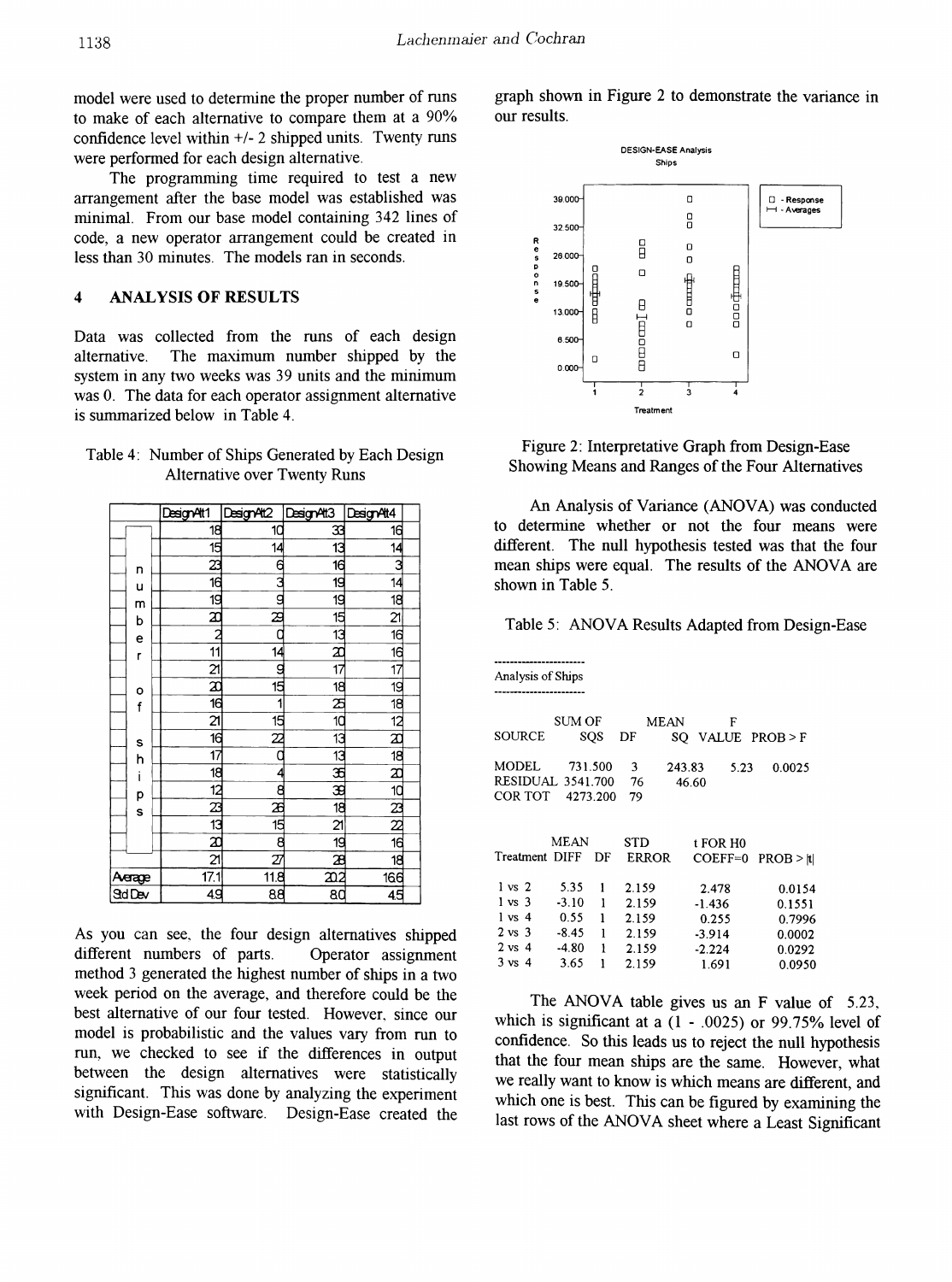Difference test is performed. At a 90% confidence level  $(\alpha = 1)$ , we can draw the conclusions outlined below:

• Mean ships for Design 1 are statistically higher than Design 2, but not significantly different than Designs 3 and 4.

Mean ships for Design 2 are also statistically lower than Designs 3 and 4.

Mean ships for Design 3 are slightly higher than Design  $4$  (90.5% confidence).

Therefore, we conclude with 90% confidence than Design Alternative 2 produces the least amount of ships, and is the worst of the four alternatives. Design Alternative 3 is probably the best strategy of job assignment, but more testing would have to be done to distinguish it from Design Alternative 1.

The results provided by the SLAM II simulation can be judged for reasonableness from a qualitative standpoint as well. It makes sense that design alternative 3 was the most efficient of the alternatives, since it was based on carefully collected labor point data. This data is calculated by the industrial engineer and tells the manager how many hours a shift each machine must be run in order to produce enough product to meet schedules.

Design alternative 2, on the other hand, was created in a less mathematical way. It is the current arrangement used in the area during the first shift. It makes sense that it is least efficient in terms of output, since it was constructed to balance out the effects of high absenteeism, feuding operators, and other unique managerial factors, rather than maximizing output alone.

One surprise to the researchers was the mediocre perfonnance of design alternative 4. In this arrangement, all operators were considered to be fully cross-trained, and could rush to any job that needed an operator. Before performing the simulation runs, we expected this alternative to perform the best. However, since there are more machines than operators, machine interference still occurs. In the model, no particular priority was given to bottleneck operations. In the real fab, we would rather an operator wait around idle so he could immediately service a bottleneck machine when<br>necessary. This is better than attending to a non-This is better than attending to a nonbottleneck machine and leaving the bottleneck machine idle for any period of time. Design alternative 3 recognizes bottlenecks and deals with them more efficiently.

# 5 FUTURE WORK

The work done to date with the SLAM II model has encouraged the management of the semiconductor facility to expand the model of the entire fab to represent operator-machine assignments. A model from the package MANSIM is being revised to represent operator allocation in the photolithography room, the acid etch room, and thin film deposition areas. Initial work shows that including current operator assignments results in a much more accurate simulation of the day-to-day operations of the facility. The next step is to test possible improved arrangements.

Initial attempts have also been made to test analytical queueing network models of similar systems. These were created and executed much more quickly than the simulation models, but generated less accurate results.

The usefulness of simulation in evaluating operator-machine assignments could also be greatly increased by combining it with mathematical optimization techniques. Integer programming models could be developed to generate test alternatives.

# 6 CONCLUSION

While many approaches exist for solving the operatormachine assignment problem, use of simulation allows the greatest flexibility for unique manufacturing environments. By making use of the RESOlJRCE block provided in SLAM II, many combinations of operators and machines can be tested to determine a suitable arrangement. This method is not limited to our test model of a rather complex acid etch facility, but could be used in a variety of manufacturing environments. Any facility that has more machines than operators could represent the operators as resources rather than servers. Test alternatives can be quickly generated and analyzed.

The general method of assigning operators to groups of machinery can also be applied in newer dynamic simulation languages. Windows based packages can be altered and tested even more quickly than SLAM II models.

Because this approach is not a mathematical algorithm or expert system, it is limited in the number of alternatives that could be realistically compared. A manager would not want to generate every possible operator-workstation combination. However, this restriction is not critical in a real manufacturing environment. While the number of *possible* assignment combinations may be large, the number of *feasible* combinations is much more manageable. A manager can use simulation to test a small number of arrangements he knows to be feasible with respect to the